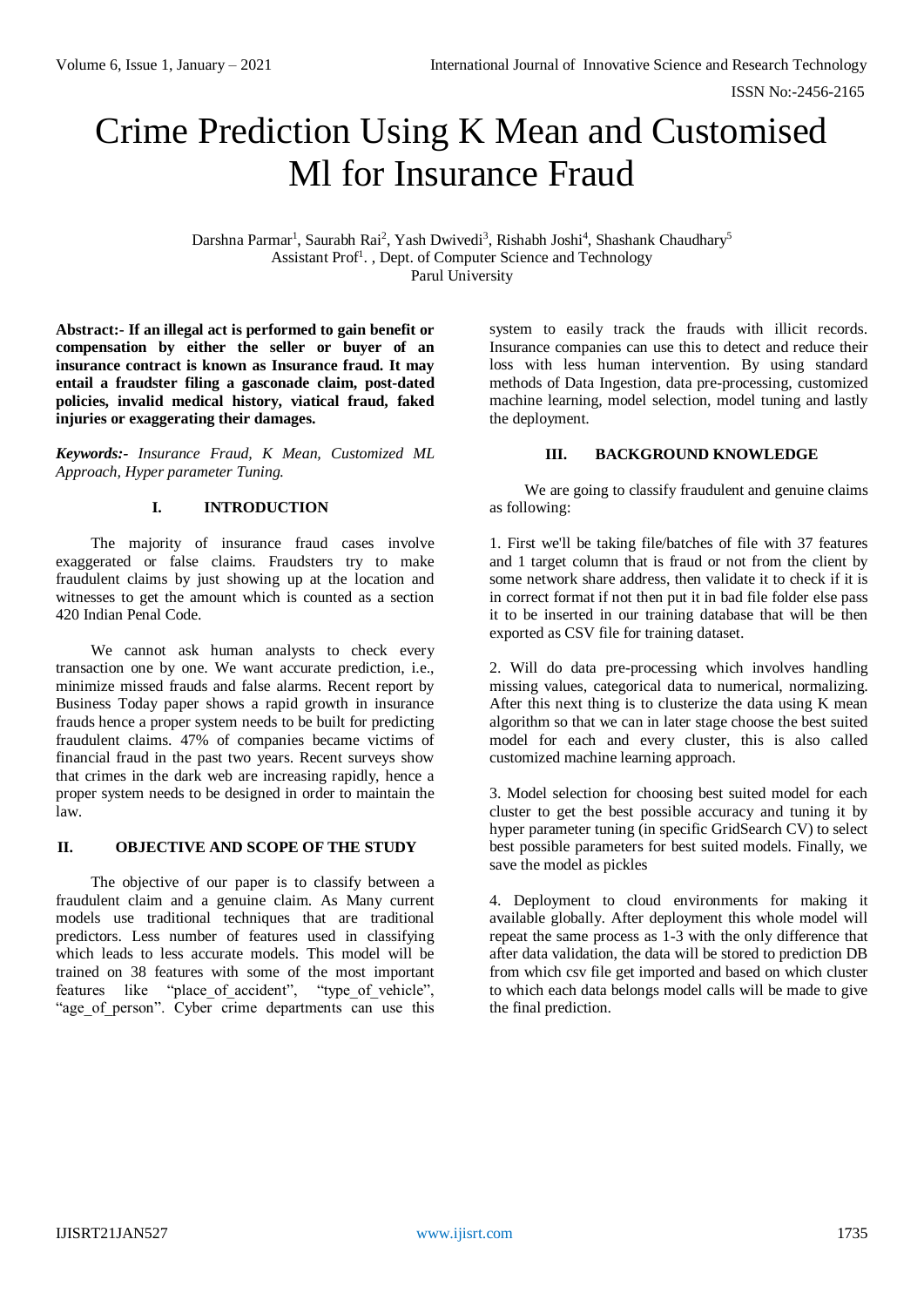ISSN No:-2456-2165



### **IV. SURVEY OF LITERATURE**

This section comprises some of the literature on various classification techniques that has been used to classify the various illicit content' s on the dark web, which was developed by various researchers and we have used them.

Insurance companies should rely on working with general data analytic techniques like methods having statistical touch, then classifying all the fraudulent claims by which business can be done. This paper also shows how having a few simple yet significant key variables can increase efficiency, reduce cost and time of the business. (For instance here just 20 variables are used instead of 31, reducing variables by 35%). As a result, we can give more time and focus on other pivotal variables.

The e-commerce transaction deceiving dataset is a database that has a class disparity. This study follows the synthetic minority over-sampling technique (SMOTE) method to deal with the class disparity in the e-commerce transaction deceiving dataset, the algorithm used is the decision tree, by naive bayes, neural network, and random forests. It was presumed that the application of decision trees, random forests and naive Bayes was able to manage the disparity of the e-commerce deceiving dataset by producing higher F-1 and G-mean results compared to the random forest, neural networks, and Naive Bayes.

In this survey of Machine learning techniques used in the Predicting Insurance Fraud has been inspected, which gives wide scope algorithms and methods for predicting fraudulent claims. The mix of supervised and unsupervised learning methods can be seen really often for achieving better accuracy. Many methods are blended together for

getting better accuracy results. For instance, the Hybrid method, which demonstrates the blend of different algorithms resulting in flexibility and outperforming other algorithms as well. Another approach gaining prominence in recent times is ensemble learning, it fosters reliability and flexibility. Studies also show that ensemble learning tackles long-lasting machine learning problems like over-fitting, concept drift and class contrast. It's appealing because of its ability to generalize. Ensemble model and its application involves a good expenditure in resource and time which can be considered one-time investment, after all the aftermath is pretty much useful and efficient.

#### **V. CONCLUSIONS**

As the project is in the development phase, the only conclusion we can draw is that the given system will classify if a claim made by a person is genuine or fraud which will help the cyber crime agencies. In future we may have new unrecognised features that can be added in our model so as to keep our model updated with different fraudulent claims.

This model will be trained on 37 features and will be built using customized machine learning approach to first divide the valid data into cluster or groups by k mean then applying best suited model for each cluster, which will make this a highly accurate and stable model which will never overfit or underfit due to its hyper parameter tuning process.

## **VI. FUTURE WORK**

In fraudulent claim detection higher the number of features available better the model accuracy. So, in future we should try to increase the number of features with the current trend of fraudsters.